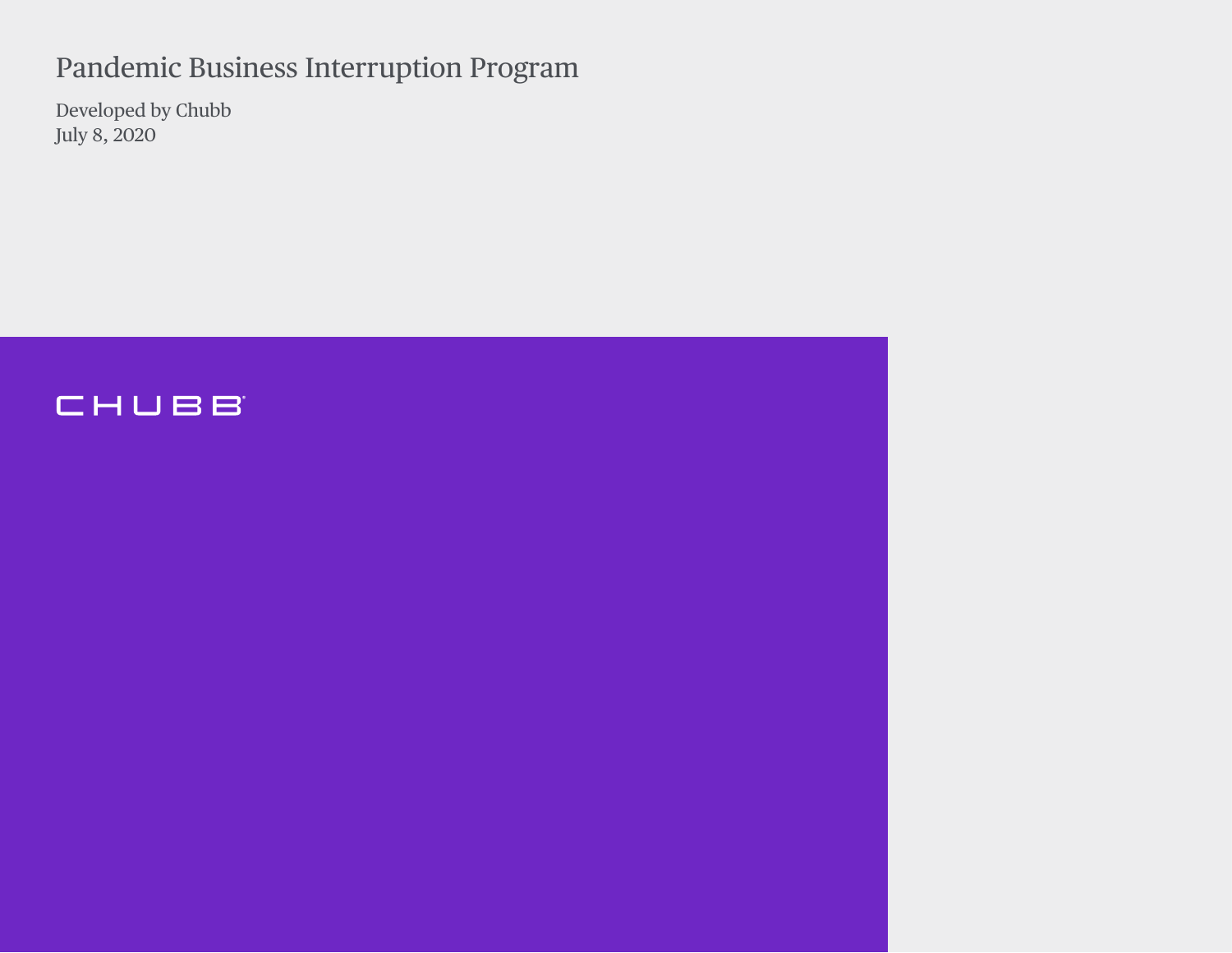#### Program Summary

Some risks can create losses so great that they are not insurable in the private insurance market without substantial government support, including catastrophic terrorism, nuclear accidents and pandemics. These catastrophic events can cause massive economic disruption as governments struggle, as they have in response to COVID–19, to provide efective and timely assistance through programs cobbled together after the disaster has struck. Not surprisingly, these ad hoc programs can lead to inefficiencies, substantial delay and uncertainty, as well as real and perceived unfairness in aid distribution.

There is a better way. Chubb believes that a public–private partnership program can be implemented before the next pandemic that recognizes the difering needs of small and large businesses and will provide:

- Afordability and certainty for small businesses about the amount of fnancial support available if a pandemic shuts down the economy.
- Quick and efficient payment of a pre-determined sum to small businesses without the need to adjudicate individual claims.
- An incentive to keep people employed, rather than relying on unemployment relief.
- A market–oriented program for larger businesses intended to support and stimulate the private market for pandemic coverage.
- Insurance industry risk–sharing with the federal government, together with a better understanding of pandemic risk, risk mitigation and preparedness, increasing over time.

These are key components of Chubb's Pandemic Business Interruption Program. The Program has two elements: a program for small businesses that provides an immediate cash infusion when a pandemic is declared and a separate voluntary program for medium and large businesses with losses paid through the existing industry claims adjudication process. Both depend on the federal government assuming a substantial percentage of the risk, through direct U.S. Treasury funding to insurers for the small business program, and through a newly created government–run reinsurance entity for medium and large business losses.

"Chubb believes that a public– private partnership program can be implemented before the next pandemic that recognizes the difering needs of small and large businesses."

## CHUBB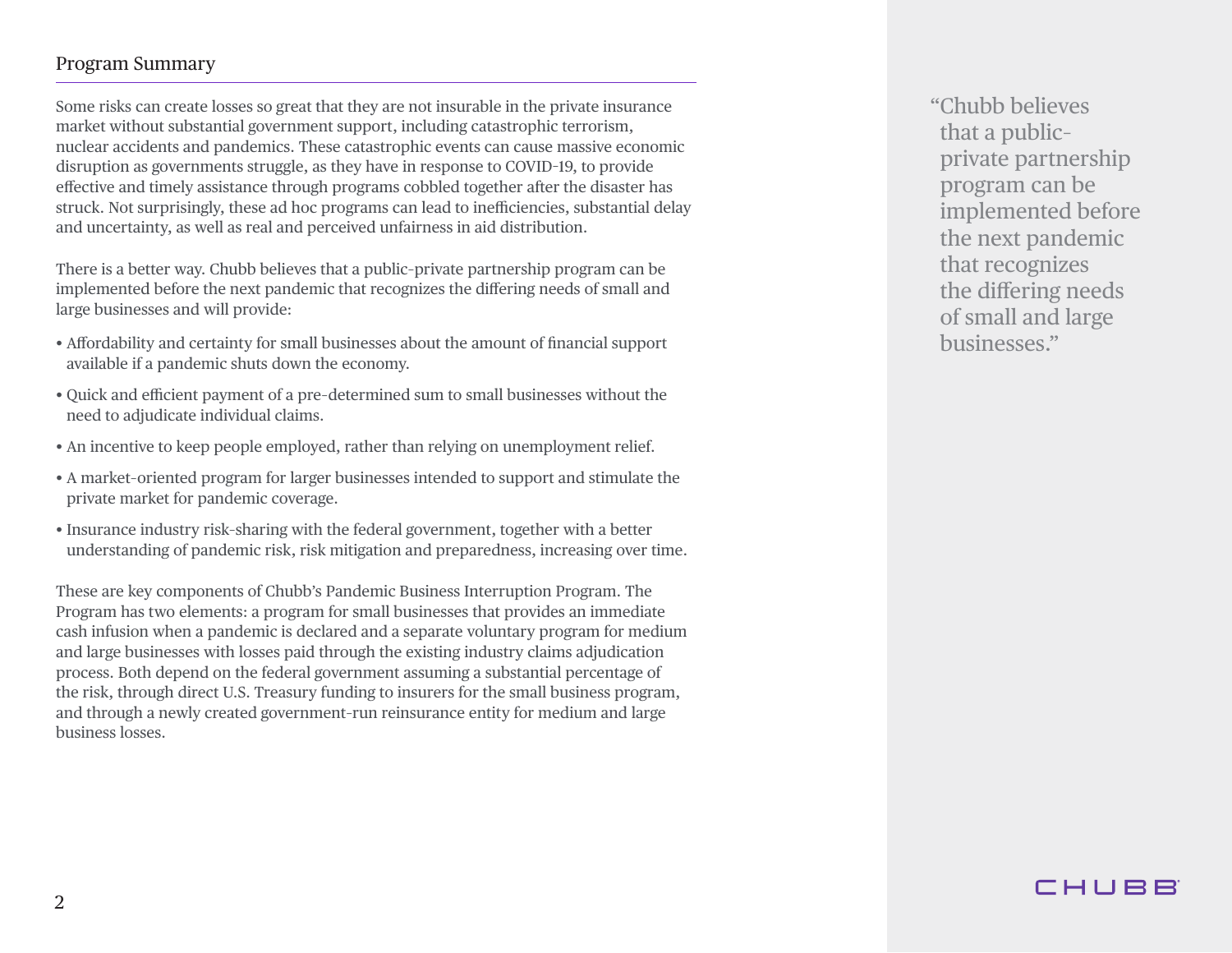### For Small Businesses — Business Expense Insurance Program (BIP)

The objective is to provide immediate cash to small businesses so that they can continue to pay employees and ongoing business expenses, thereby limiting economic disruption.

- In the event of a government–declared pandemic and ensuing lockdown, insured businesses with 500 or fewer employees will receive a pre–determined payment based on a multiple of monthly payroll expenses. This simple (parametric) structure provides for an accelerated claims payment process.
- Following the declaration, payments will be made promptly and efficiently leveraging the industry's existing claims expertise and infrastructure and after a waiting period.
- All P&C insurers currently writing business insurance must ofer the program to small businesses. Businesses that decline the coverage must acknowledge they will not be covered for pandemic business losses or be eligible for federal program benefts. This opt–out is intended to encourage broad participation.
- The total program capacity foats as determined by the government. As an example of how this might work, using a 14–day waiting period and a multiple of three–month payroll expenses, we estimate an aggregate limit of \$750 billion in two layers:
	- • The frst layer is \$250 billion with the industry's share of \$15 billion in year one, rising to \$30 billion over the course of 20 years. Insurers handle payment of the insured amount, absorbing 6% of frst–dollar claims up to a carrier's market share of the \$250 billion industry limit, rising to 12% over time. The government funds the balance up to the industry limit of \$250 billion.
	- • The second layer is up to \$500 billion excess of the \$250 billion layer, which is 100% funded by the government.
- The U.S. Treasury establishes a line of credit facility with participating insurers as benefciaries. This guarantee facilitates prompt payment by insurers with the certainty that the government share will be funded.
- The program will be afordable for small businesses because the premium is only for the risk assumed by the insurer [and will represent a small percentage of their typical annual insurance expense]. This reflects the reality that only the federal government has sufficient resources to meet the full extent of pandemic loss, which is not insurable in the private sector.

"The objective is to provide immediate cash to small businesses so that they can continue to pay employees and ongoing business expenses, thereby limiting economic disruption."

# CHUBB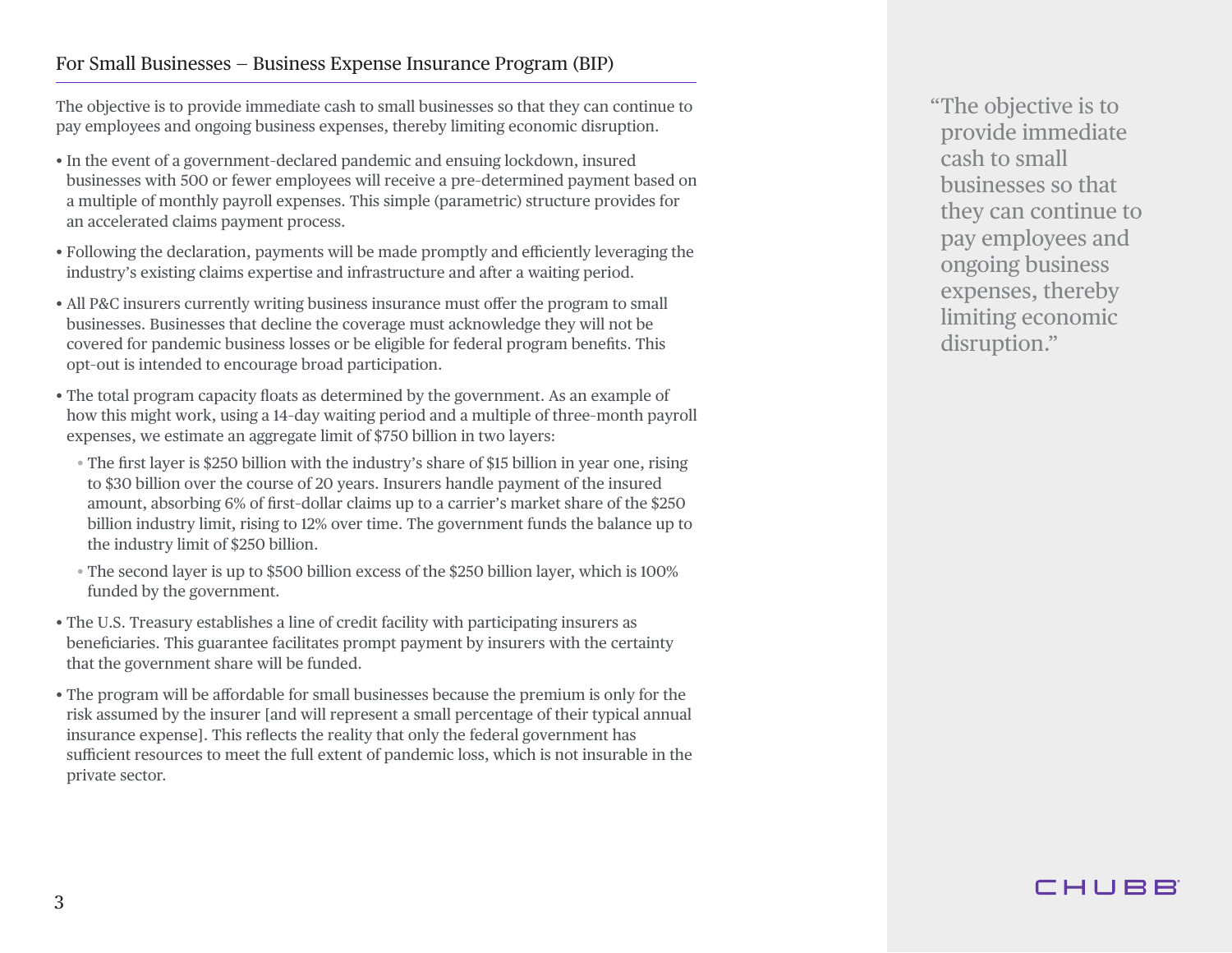### For Medium and Large Businesses — Pandemic Re

The objective is to promote market–based pandemic risk mitigation for medium and large businesses with government support provided through Pandemic Re, a government reinsurance entity created for this purpose.

- Available to businesses with more than 500 employees, Pandemic Re is an indemnity– based program in which both the insurance industry and the government are paid an appropriate risk–adjusted price for pandemic cover.
- Participation by businesses and insurers is voluntary. Participating insurers retain a portion of each risk and reinsure the rest to Pandemic Re.
- The business interruption coverage would be written on modifed standard industry forms, providing payment for business expenses with a maximum payout of \$50 million per policy.
- The total program capacity is \$400 billion of aggregate limit. The industry share in year one is a maximum of \$15 billion, rising to \$30 billion in year 10 of the program.
- Insurers collect 100% of the premium, retain their proportional share and cede the balance to Pandemic Re for government share. Insurers pay claims, which are drawn down on Pandemic Re's letter of credit for government share of loss.
- Government support through Pandemic Re is expected to stimulate development of additional private sector capacity above the current program.

"Pandemic Re is an indemnity–based program in which both the insurance industry and the government are paid an appropriate risk– adjusted price for pandemic cover."

## CHUBB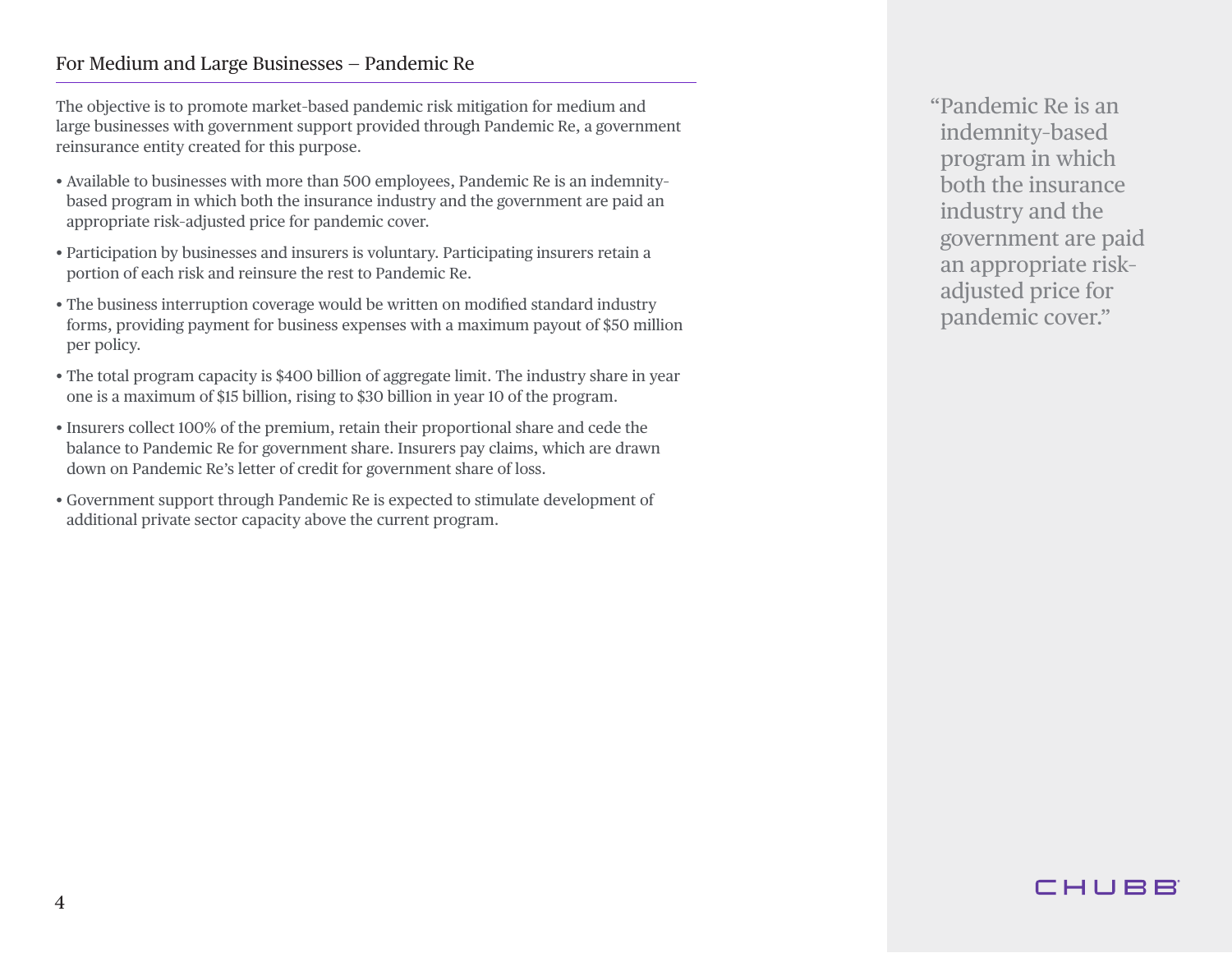### Key Advantages of the Chubb Plan

- Recognizes and responds to diferent circumstances in a pandemic for small businesses, many facing immediate shut–down and limited fnancial resources versus medium and large businesses, which may be more capable of operating during a pandemic and have deeper fnancial resources.
- Commits insurance industry capital and provides opportunity for increased risk–sharing over time as direct and secondary markets develop, ultimately lessening government pandemic burden. The industry develops valuable risk management and risk mitigation knowledge and experience to encourage better societal behaviors related to pandemic risk.
- Leverages insurance industry claims expertise and existing payment capabilities to provide prompt payment to mitigate economic distress without requiring creation of complex government claims adjudication and payment process.
- Provides transparency, certainty of relief and a level playing feld for businesses faced with pandemic loss, reducing economic disruption as businesses will have sufficient resources to maintain private sector payrolls and pay expenses.
- Encourages fscal responsibility as a program with clearly defned mechanisms, triggers and benefits defined before a pandemic strikes, which will be more efficient and more equitable than ad hoc government relief programs created during a crisis.
- Pandemic Re provides opportunity for the government to participate in a reinsurance program at private market terms.